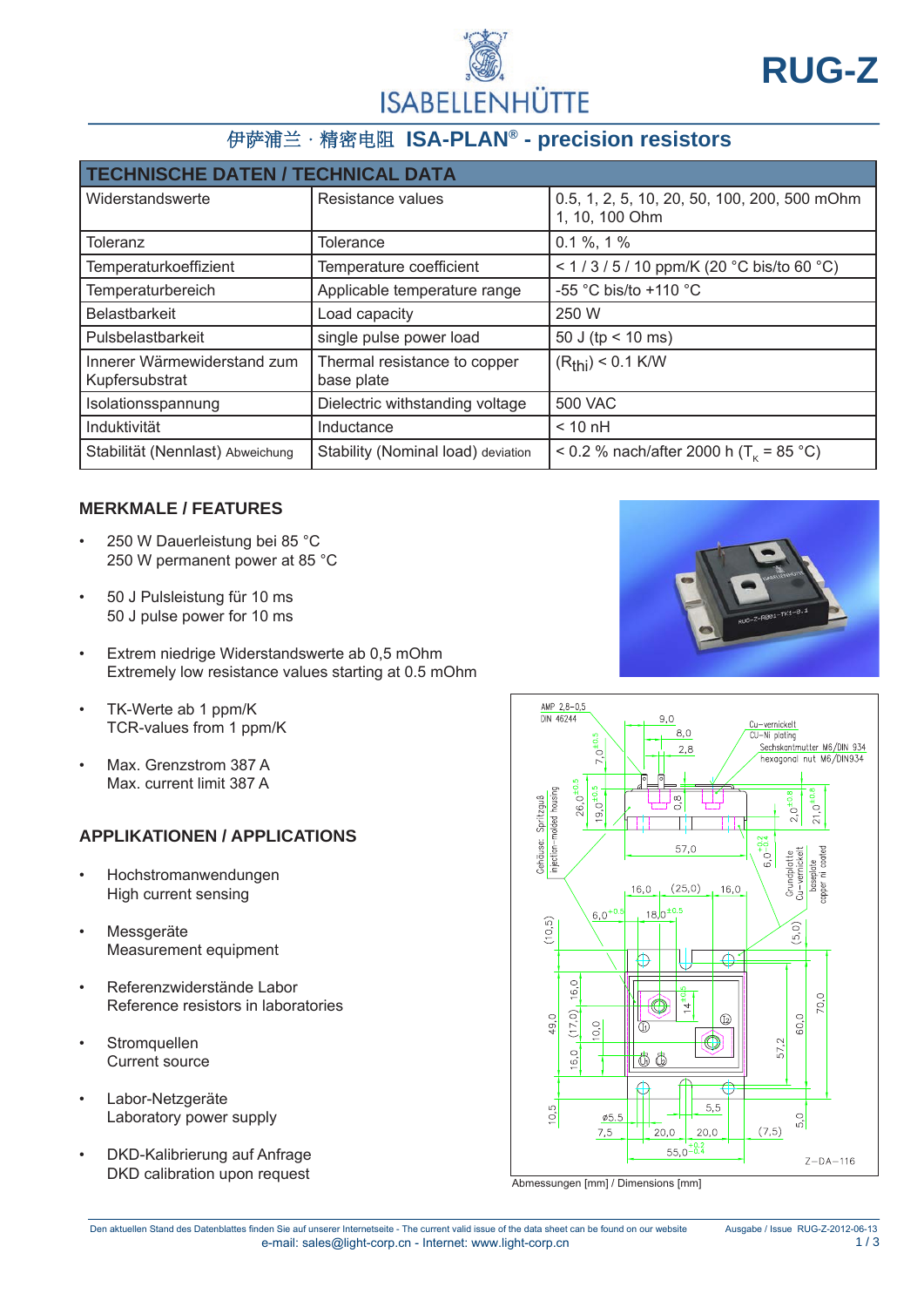

## **TK, Lastminderung und Langzeitstabilität / TCR, power derating and long term stability**







**Gewährleistung**<br>Alle Angaben über Eignung, Verarbeitung und Anwendung unserer Produkte, technische Beratung und sonstige Angaben erfolgen nach bestem Wissen, befreien den Käufer jedoch nicht von eigenen Prüfungen und Versuchen.

#### **Warranty**

All information regarding the suitability, workability and applicability of our products, all technical advice and other information are provided to the best of our knowledge and belief, but shall not discharge the buyer from his own examinations and tests.